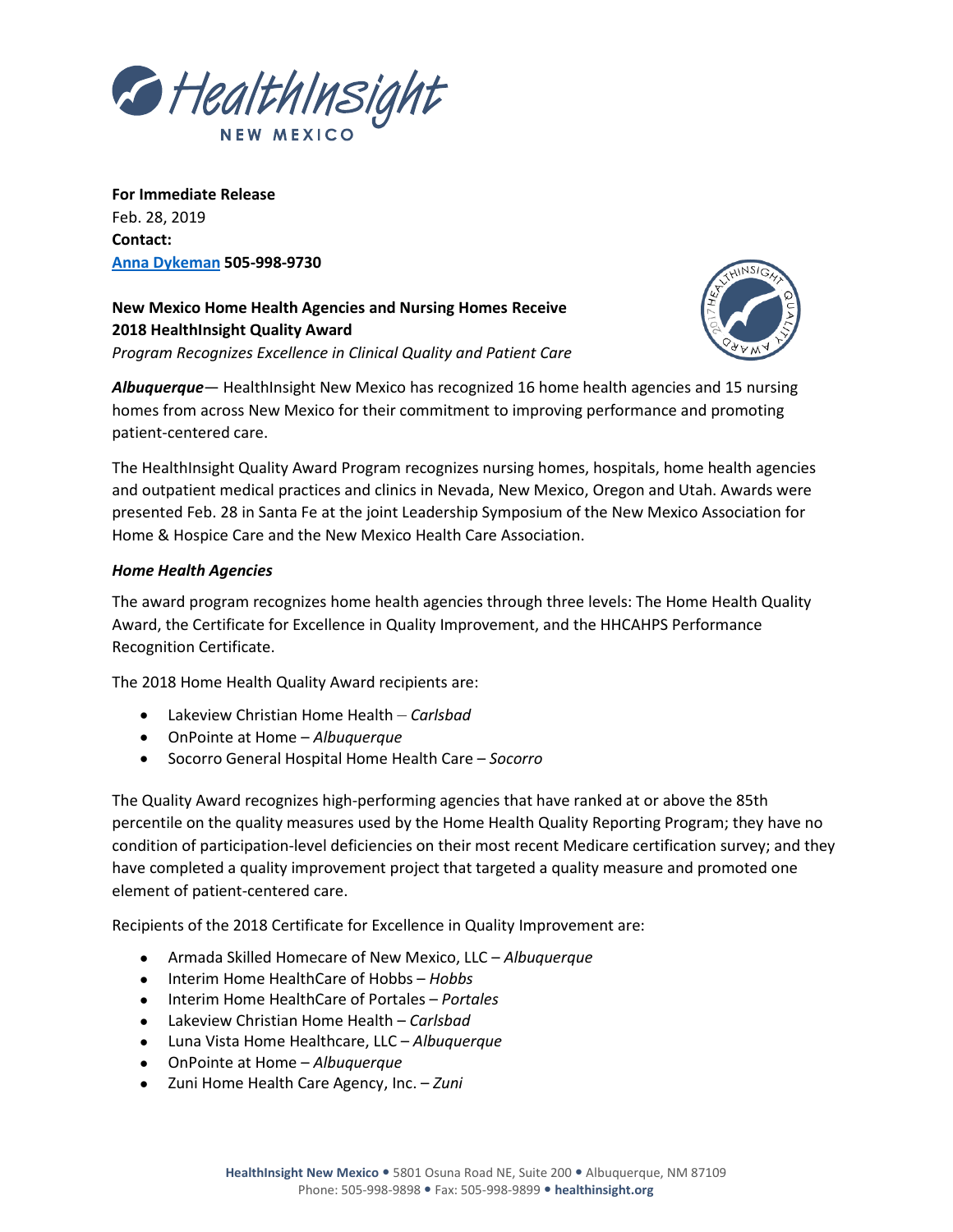

The Excellence in Quality Improvement certificate recognizes agencies demonstrating improvement by decreasing the gap between their ranking from the previous year and the 100th percentile by at least 50 percent.

In addition, nine agencies received 2018 Home Health Consumer Assessment of Health Care Providers and Systems (HHCAHPS) Recognition Certificates:

- Community Homecare *Clovis*
- Elite Home Health, LLC *Hobbs*
- Golden Services, Ltd. *Carlsbad*
- Interim Home HealthCare of Portales *Portales*
- J & J Home Care, Inc. *Artesia*
- Las Cruces Home Care *Las Cruces*
- Plains Regional Medical Center Home Health Care *Clovis*
- Socorro General Hospital Health Care *Socorro*
- Star Care Home Health *Hobbs*

Agencies receiving the HHCAHPS Recognition Certificate have ranked in the top 25 percent nationally on HHCAHPS scores, which shows they are providing their patients with an excellence experience of home care.

Quality of care measures come from data that are voluntarily reported by home health agencies across the nation. The national home health rankings used to select recipients are available at [healthinsight.org.](http://healthinsight.org/)

## *Nursing Homes*

The award program recognizes nursing homes through two levels: the Nursing Home Quality Award and the Certificate for Excellence in Care Coordination.

The 2018 Nursing Home Quality Award recipients are:

- Belen Meadows Healthcare and Rehabilitation *Belen*
- Colfax General Long-Term Care *Springer*
- South Valley Care Center *Albuquerque*

In order to meet criteria for the Quality Award, nursing homes had to rank in the top 30 percent of performers in the state, based on MDS 3.0 Quality Measures from Nursing Home Compare, and have an overall star rating of 3 or higher.

In addition to the awards, 12 nursing homes were recognized with Certificates for Excellence in Care Coordination. Certificates were awarded based on rankings calculated from the three short-stay Medicare claims-based care coordination measures. Nursing homes that ranked at or above the top 25 percentile nationally for at least two measures received certificates.

The 2018 Excellence in Care Coordination Certificate recipients are:

- Cedar Ridge Inn *Farmington*
- Clayton Nursing and Rehabilitation *Clayton*